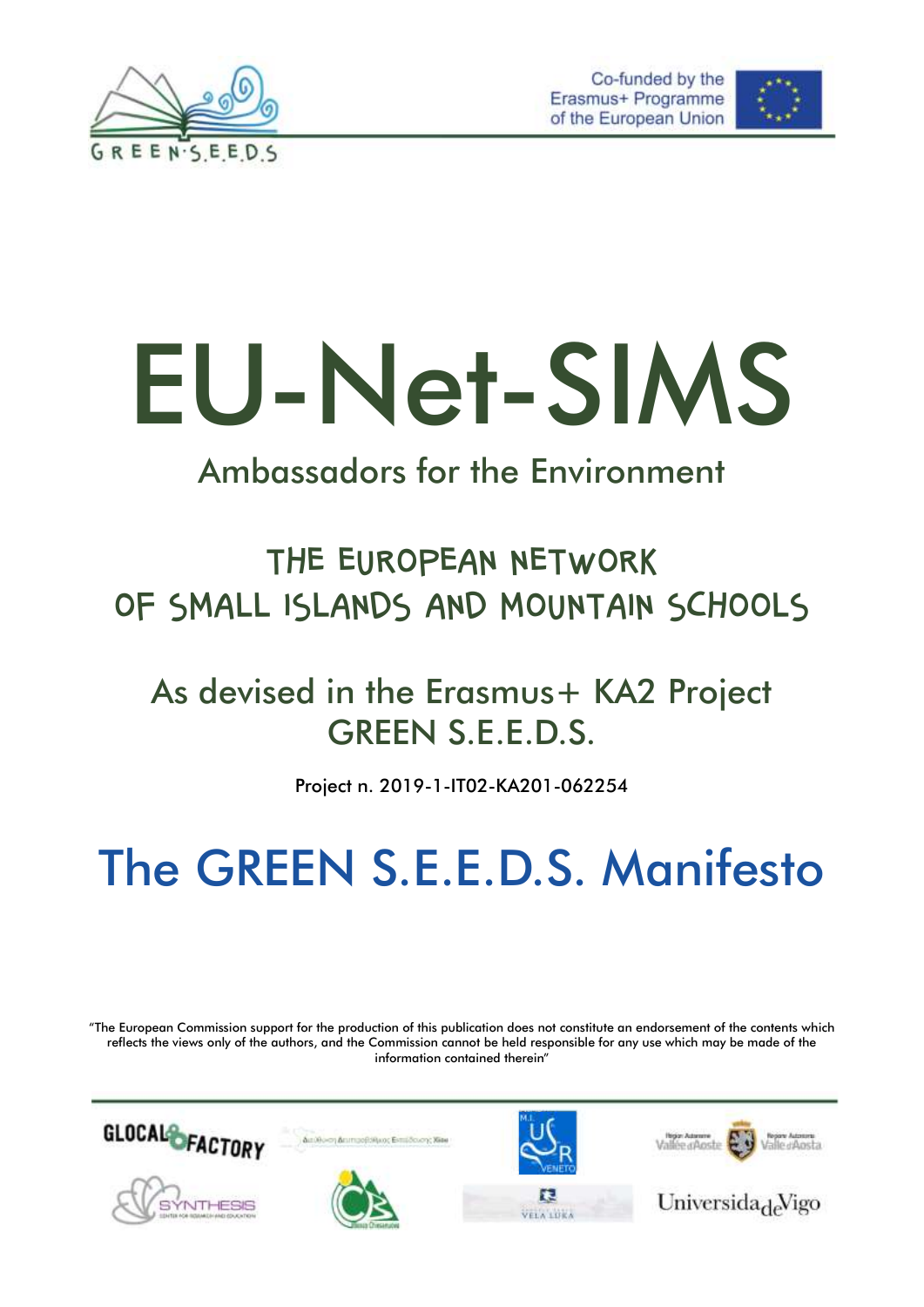



# The EU-Net-SIMS

GREEN S.E.E.D.S. aims at connecting decentralized schools, thanks to the modelling of a pathway of encounter, dialogue and planning between teachers and pupils from different countries, thanks to remote interaction and collaboration.

Breaking isolation also means networking at European level, not only to promote the project results and foster further transnational collaboration between remote schools, but also to influence policies, both at local and European level.

Starting from the project partners countries, the Network will join small schools throughout Europe, in order to:

- disseminate the project results and encourage their replicability;
- support collaboration for future experiences between remote schools in different countries;
- build synergies with local and national networks already committed to the project goals;
- support pupils' concern on local environmental heritage and its protection, building synergies to address also schools in town;
- promote advocacy and influence policies, both at local and European level.

Participation in the Network requires adherence to its principles, with two different levels of commitment: the signing of the GREEN S.E.E.D.S. Manifesto – an agreement on principles - and of the Memorandum of Understanding (MoU), for those who intend to be more directly involved.

The Manifesto sums up the founding principles of the project, in the light of teachers and pupils' experience during its implementation. Schools are asked to endorse them subscribing a Declaration of Interest, in order to be able to be updated and invited to take part in the initiatives that will take place in the project follow-up.

This subscription of the Manifesto is the first step towards a possible and desirable deeper involvement, with the signing of the Memorandum of Understanding (MoU), a document which complements the Manifesto and may be signed not only by schools but also by institutions at local and national level that identify with the values and objectives of the project. The subscribers of the MoU will be – in the follow up phase - the actors of future projects and strategies aiming at implementing the Network and including the local dimension into the European strategy for education and environment, also through new European projects.

Both documents, as well as the list of subscribers, are hosted on the webpage dedicated to the EU-Net-SIMS at [www.greenseeds.eu](http://www.greenseeds.eu/)

The Network, together with the Manifesto and the MoU, are the last steps of the project implementation and the first of its sustainability.

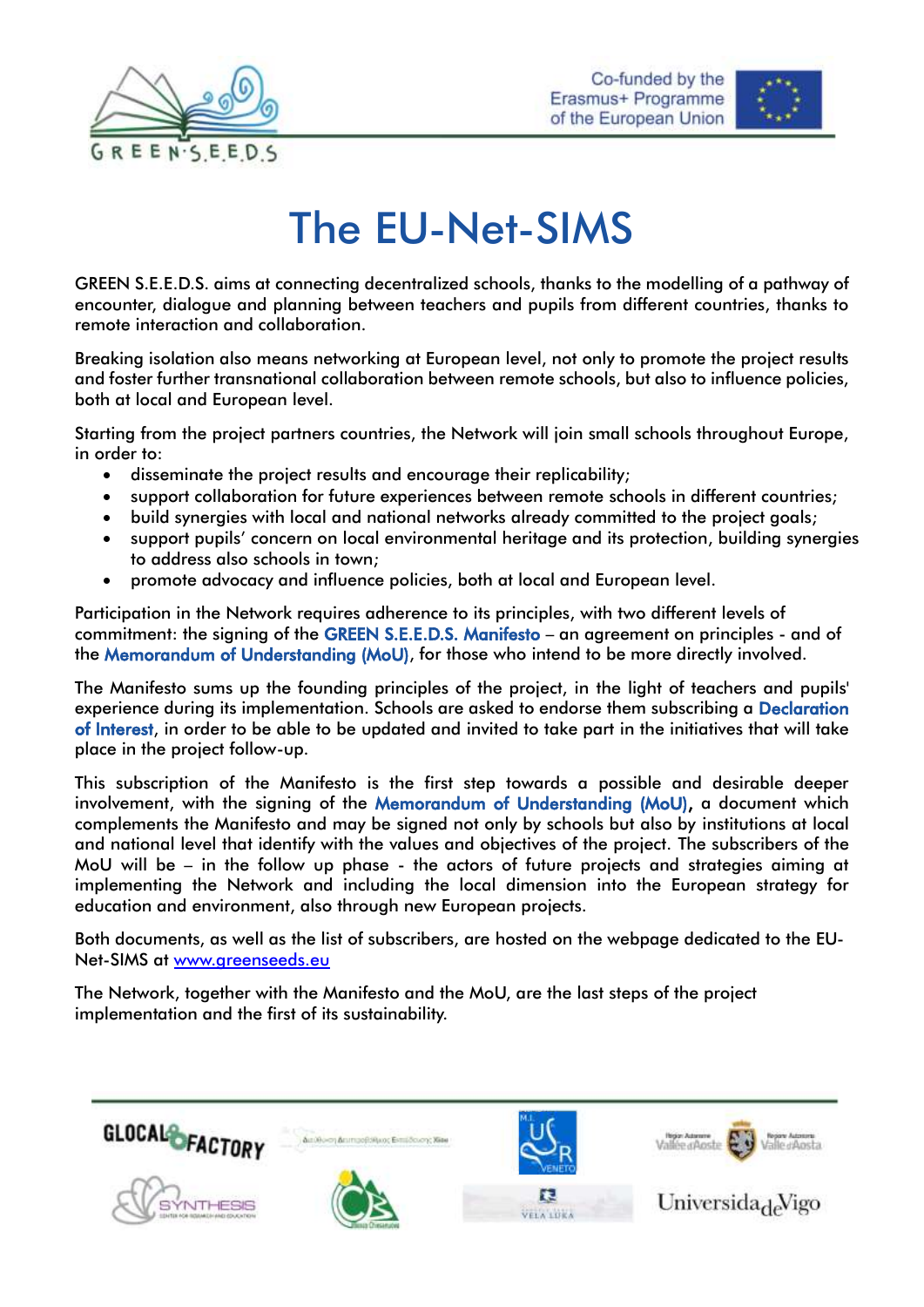



# The GREEN S.E.E.D.S Manifesto

In many regions of Europe, population decrease in mountain areas and small islands, due to urbanisation, has severely tested the survival of their schools. Where they survive, they are likely to face deficiencies and organisational problems, often as a consequence of poor forward-looking public policies and investments.

Prejudices about the quality of teaching and the concern that geographical isolation may result in cultural isolation often lead parents to enrol their children in more central schools, sometimes even at the cost of moving, so increasing depopulation. All this is in spite of the commitment of the many capable and motivated teachers and of the social, cultural and environmental value of these schools, which lies primarily in their relationship with their own community and the link with the natural habitat, so important to develop a sense of collective belonging and a basis for the protection of local culture and environment.

The desire to enhance this identity heritage, promoting the potential of small teaching contexts, more attentive to persons and relationships, is at the basis of the European project GREEN S.E.E.D.S., cofunded by Erasmus+ for the years 2019-2020/2021-2022.

#### Opening up to the world, beyond distance

At GREEN S.E.E.D.S. teachers and pupils of five European countries get in touch with each other and experiment pathways of encounter, dialogue, training and planning, thanks to technology and online interaction:

- Teachers' training: 60 teachers from "Istituto Comprensivo Bosco Chiesanuova", Verona (IT); I.S. Abbé Trèves, Valle d'Aosta (IT); CEIP Espiñera Aldán, Galicia (ES); Olympion High School (CY); SŠ Vela Luka (HR); DDE Chios, Volissos (GR) were trained on the contents of the Toolkit GREEN S.E.E.D.S., a comprehensive curriculum on all aspects of didactics and organisation in small and multi-classes, created ad hoc for the project purposes: 15 training units, divided into 5 thematic modules, plus one extra unit "Without classroom. Multiple-students class". The toolkit is available on the project website in English, Italian, French, Croatian, Greek and Spanish [\(www.greenseeds.eu\)](http://www.greenseeds.eu/) and in eTwinning.
- Pupils at work: 20 classes, divided in transnational groups according to their school level, collaborate to create 20 SeedQuests (webquests) on environment. Working first inside their own classes and on the ground, the pupils then discuss and share the SeedQuests with their foreign mates, meeting online. All the SeedQuests and their making of are on [www.greenseeds.eu](http://www.greenseeds.eu/)
- Peer-to-peer distance learning: the pupils of the participating classes present the SeedsQuests to twinned city schools through Digital Storytelling.

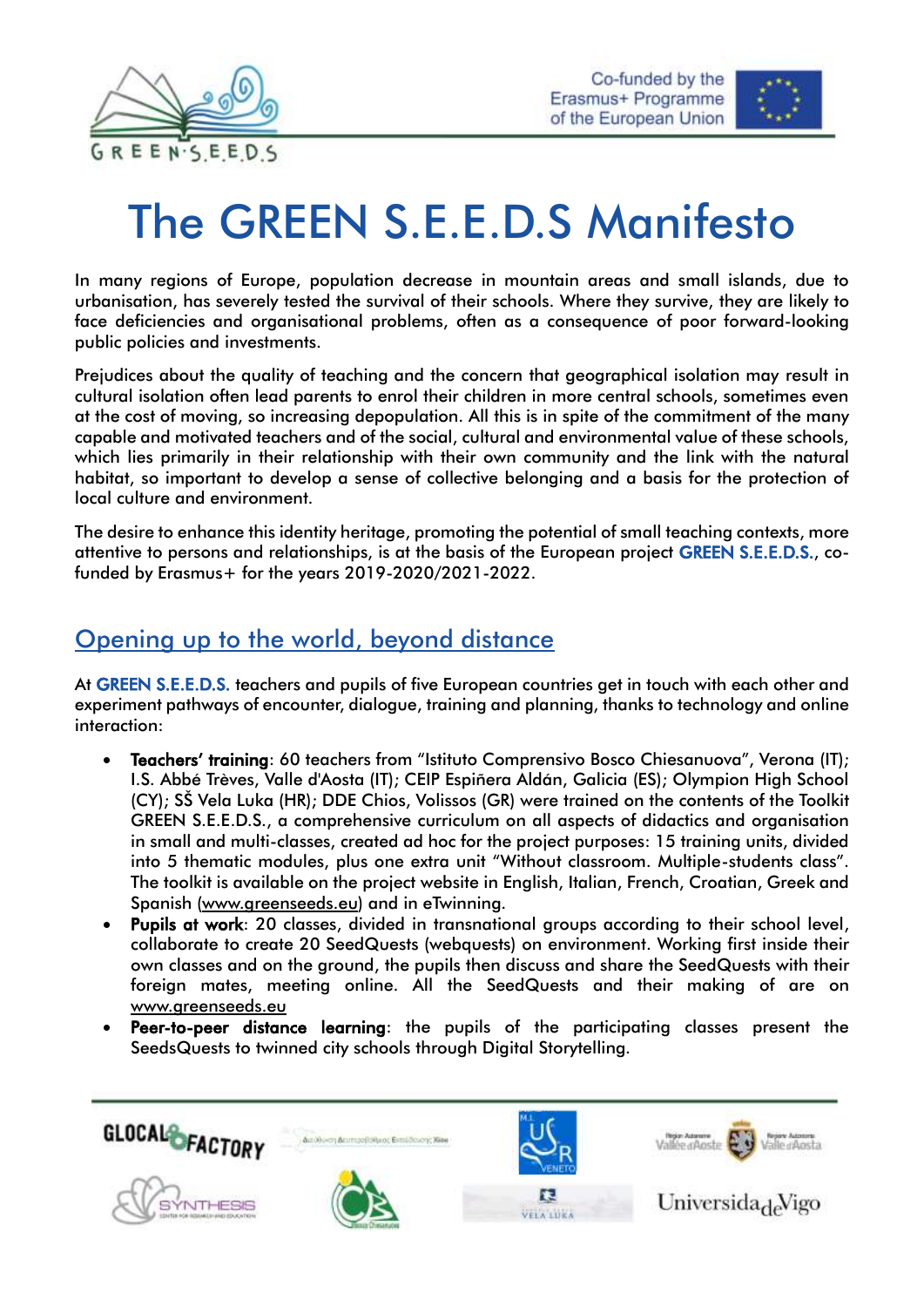



Definitely, GREEN S.E.E.D.S. demonstrates that "remote" does not necessarily mean "isolated" and how breaking isolation is important for teaching and learning. As stressed by one of the project partners: "Two aspects of the project are very important. The first one is the professional development that the project could give to teachers, as usually professional development is through courses, while all the studies say that the best way to improve learning is in the same place where one is working, together with colleagues. In this project this idea is increased, as teachers work with colleagues in other Countries. Moreover, it's remarkable the idea that in this project we are producing knowledge in a democratic way. We are not working in a traditional, deductive way, but the teachers are working together to produce the Intellectual Outputs".

#### Small schools: hubs of innovation, resource for their communities

Small schools, with their small numbers and their multi-classes, are a resource, not a limit. The daily work in this small reality is a passionate, dedicated and continuous research. This means attention to pupils, inclusion and much more experimentation and innovation.

Moreover, the strong and solid relationship with their communities and the link with their natural habitat allow the development of a collective identity and lays the foundations for the protection of local cultures and environment, which are, in turn, part of the European cultural and environmental heritage.

#### Technology to foster relationships and experiment new teaching methods

At GREEN S.E.E.D.S., remote teaching and learning are not a consequence of the health emergency. On the contrary, they are at the very heart of the project, which was conceived and started well before Covid-19, because for our small, decentralised schools online connection becomes a valuable resource and an ally of face-to-face teaching, allowing experiences that would otherwise not be possible, both at teachers and pupils' level.

At GREEN S.E.E.D.S., where the working groups include classes form different countries, the teachers plan together the activities they are going to implement; the pupils meet their foreign mates online, sharing knowledge and experiences on the ground. Doing so, they can experience the enlarged learning environment at transnational level.

This experience can be replicated at different levels and in different contexts, as it can enhance and enrich the learning programmes not only of small decentralised schools, but of all schools, both in the project partners' countries and beyond.